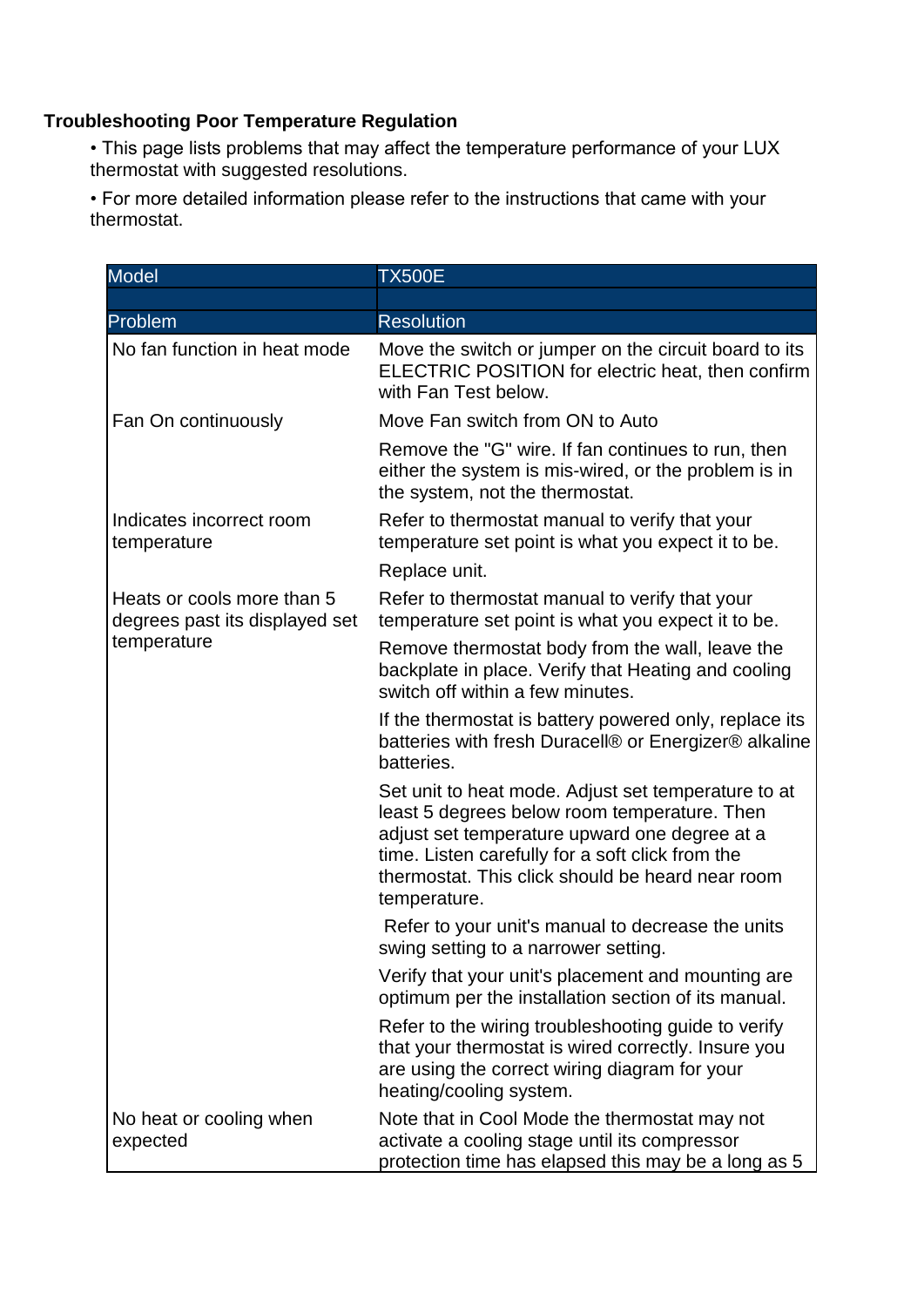|                                  | minutes.                                                                                                                                                                                                                                                                                                                                                                                                                                                         |
|----------------------------------|------------------------------------------------------------------------------------------------------------------------------------------------------------------------------------------------------------------------------------------------------------------------------------------------------------------------------------------------------------------------------------------------------------------------------------------------------------------|
|                                  | Refer to thermostat manual to verify that your<br>temperature set point is what you expect it to be.                                                                                                                                                                                                                                                                                                                                                             |
|                                  | Replace the batteries with fresh Duracell® or<br>Energizer® alkaline batteries. Press reset with small<br>Phillips screw driver. It may be necessary to<br>reconfigure some settings after a reset.                                                                                                                                                                                                                                                              |
|                                  | Set unit to heat mode. Adjust set temperature to at<br>least 5 degrees below room temperature. Then<br>adjust set temperature upward one degree at a<br>time. Listen carefully for a soft click from the<br>thermostat. This click should be heard near room<br>temperature. Adjust set temperature down one<br>degree at a time. Again listen carefully for a soft<br>click from the thermostat near room temperature.                                          |
|                                  | The brass contacts in your thermostat may need to<br>be cleaned and/or tightened. Each contact is<br>comprised of a pin protruding from the rear of the<br>thermostats circuit board, and two V shaped<br>contacts on its wall plate. These contacts are<br>located above each screw terminal. Insert a small<br>regular screw driver at one side of the "V" contact.<br>Turn the screw driver to slightly bend the top of<br>each "V" contact toward it's mate. |
|                                  | Refer to wiring to verify that it is according to the<br>wiring diagram applicable to your system.                                                                                                                                                                                                                                                                                                                                                               |
| <b>Advanced Trouble Shooting</b> | If your system is a low voltage system having<br>24VAC or less, and you are technically inclined, you<br>may jump terminals as given below out to detect a<br>malfunction in your system.                                                                                                                                                                                                                                                                        |
| <b>Fan Test</b>                  | FAN TEST: If your system has a fan, test it first.                                                                                                                                                                                                                                                                                                                                                                                                               |
|                                  | If the system is Heat only, or if there is a jumper<br>between the "RH" and "RC" terminal of your<br>thermostat, then with the power ON at the fuse box,<br>touch the "G" wire to the "RH" terminal. The fan<br>should come on immediately and stay on. The rush<br>of air is usually easily heard.                                                                                                                                                              |
|                                  | If the system is Cool only, or if the system is Heat<br>and Cool and there are separate wires to "RH" and<br>"RC", and there is no jumper between them: then<br>with the power ON at the fuse box, touch the "G"<br>wire to the "RC" terminal. The fan should come on<br>immediately and stay on.                                                                                                                                                                |
|                                  | If the fan does not come on it is an indication that<br>there is a problem with your system. Check any<br>breaker or fuses that supply the 24VAC transformer<br>that powers your system.                                                                                                                                                                                                                                                                         |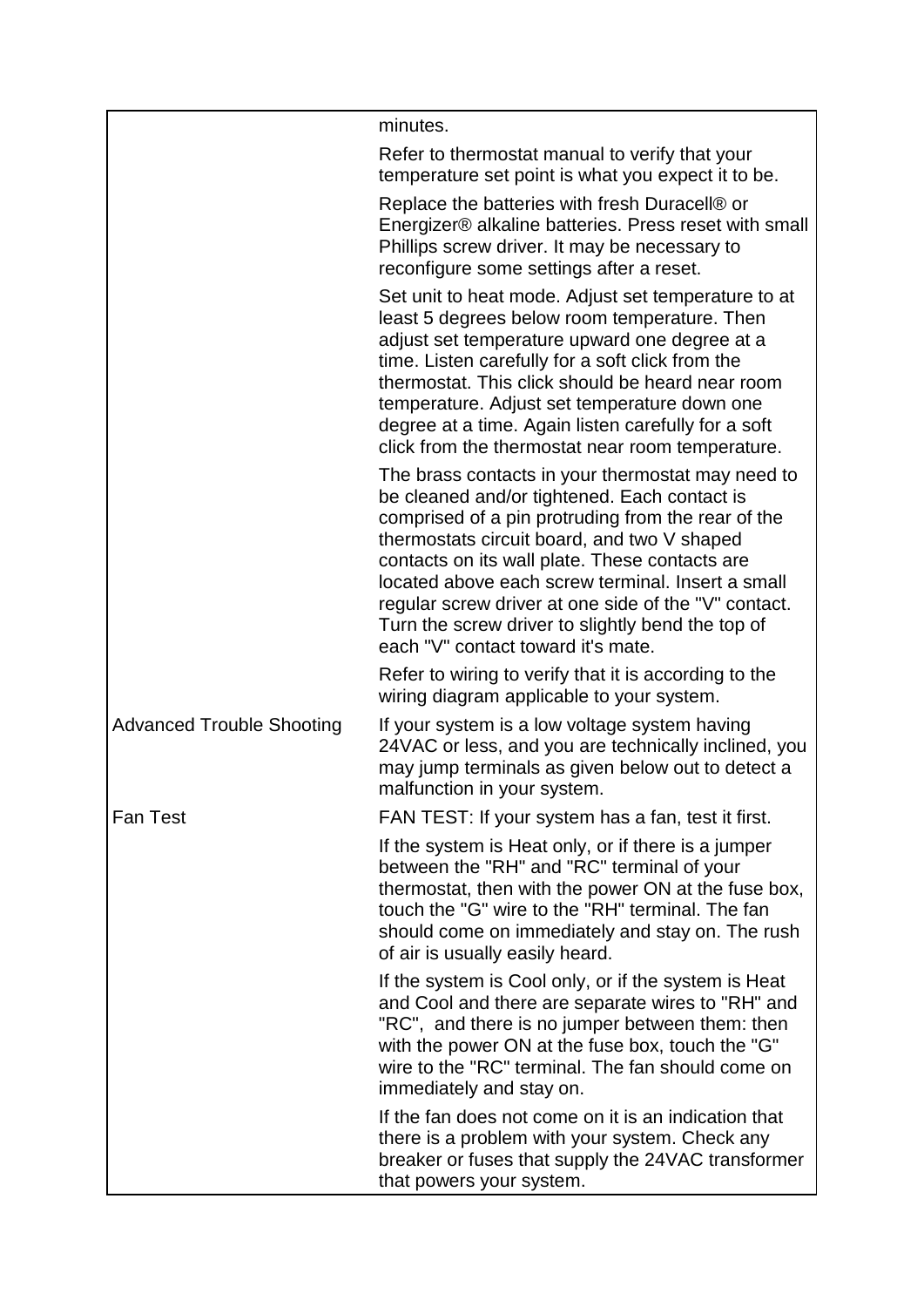|                         | If problem persists, contact qualified service<br>personnel for aid in determining the fault.                                                                                                                                                                                                                                                                                                                                                                                                                                        |
|-------------------------|--------------------------------------------------------------------------------------------------------------------------------------------------------------------------------------------------------------------------------------------------------------------------------------------------------------------------------------------------------------------------------------------------------------------------------------------------------------------------------------------------------------------------------------|
| <b>Heat Test</b>        | To test gas or oil heating systems, take the "W" wire<br>off its terminal. With the power ON at the fuse box,<br>touch the "W" wire to the "RH" terminal for a couple<br>of minutes and the heater should come on and stay<br>on until the wire is removed.                                                                                                                                                                                                                                                                          |
| <b>Cooling Test</b>     | To test cooling, remove the "G" and "Y" wires.<br>Connect them together with the "RC" for several<br>minutes to observe operation. The system should<br>come on and stay on. If the cooling fails to come on,<br>or comes on and off, the problem is in the system.                                                                                                                                                                                                                                                                  |
| <b>Heat Pump Test</b>   | To test a heat pump system with an "O" wire, three<br>wires must be connected together with the power<br>terminal. The power terminal is "R". "RH" and "RC"<br>with a jumper between them may also be consider<br>to be a single "R" terminal. With the power ON at<br>the fuse box, connect the "O" and "Y" or "Y1" and<br>"G" wires to the "R" terminal for a couple of minutes<br>and the unit should provide cool air. Wait at least 5<br>minutes and repeat this test without the "O" wire.<br>The unit should provide Heat.    |
|                         | To test a heat pump system with a "B" wire, three<br>wires must be connected together with the power<br>terminal. The power terminal is "R". "RH" and "RC"<br>with a jumper between them may also be consider<br>to be a single "R" terminal. With the power ON at<br>the fuse box, connect the "B" and "Y" or "Y1" and<br>"G" wires to the "R" terminal for a couple of minutes<br>and the unit should provide warm air. Wait at least<br>5 minutes and repeat this test without the "B" wire.<br>The unit should provide cool air. |
| For further assistance: | Contact your HVAC service company or our<br>Technical Assistance Line if not resolved.                                                                                                                                                                                                                                                                                                                                                                                                                                               |

## **Wiring Information and Troubleshooting**

- Please make specific note regarding LOW VOLTAGE and LINE VOLTAGE directions. Do not install LINE VOLTAGE wires to a LOW VOLTAGE control. Improper installation of a "C" wire may cause damage to your system.
- Do no install a wire labeled "TC" from the previous thermostat to any of our controls. Installation of a "TC" wire may cause damage to your system.
- Do NOT wire by color of the wire, wire by the LETTER designation to which the wire was attached on the previous control.
- If there were no letter designations on your old thermostat, contact our Technical Assistance Department for assistance.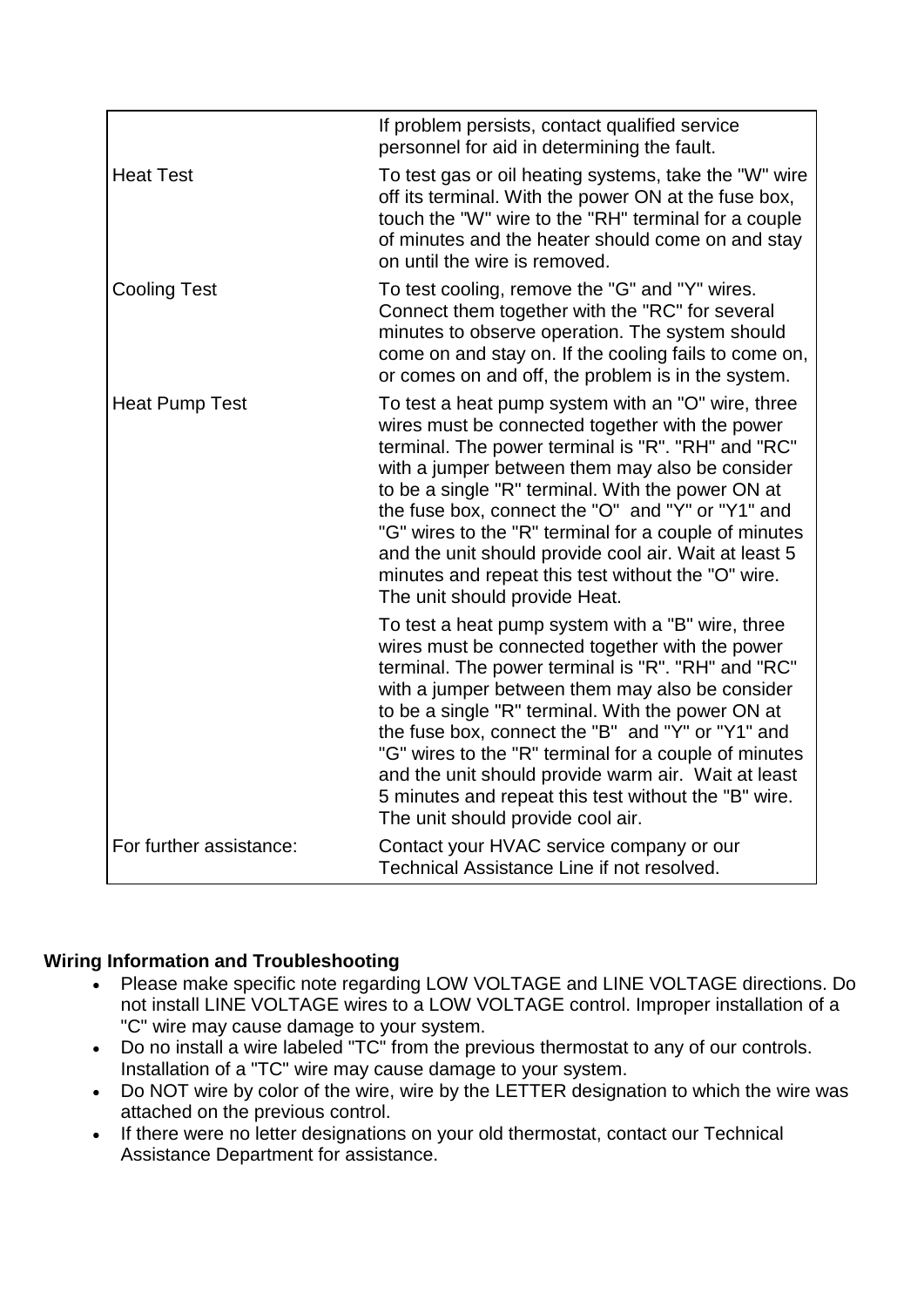| <b>Model</b>                                                                                                                                | <b>TX500E</b>                                                                                                                                                                                                                                                        |
|---------------------------------------------------------------------------------------------------------------------------------------------|----------------------------------------------------------------------------------------------------------------------------------------------------------------------------------------------------------------------------------------------------------------------|
|                                                                                                                                             |                                                                                                                                                                                                                                                                      |
| Problem                                                                                                                                     | <b>Resolution</b>                                                                                                                                                                                                                                                    |
| <b>ALL</b>                                                                                                                                  | Never connect a LOW voltage thermostat to LINE<br>voltage.                                                                                                                                                                                                           |
| Two wires control a heat only<br>system                                                                                                     | Connect one wire to W and the other to RH.                                                                                                                                                                                                                           |
| Two wires control a cool only<br>system                                                                                                     | Connect one wire to RC and the other to Y.                                                                                                                                                                                                                           |
| Three wires for forced air heat<br>only system, where the<br>previous thermostat did not<br>have a clock or timer                           | The previous RH or RC wire is the 24-volt<br>transformer wire. Connect it to RH. Leave jumper<br>connecting RH to RC. Connect the forced air heat<br>system to W, and the fan wire to G.                                                                             |
| Three wires for a heat only,<br>forced water system that did<br>NOT have a clock or timer                                                   | This system has a 3 wire zone valve. The TX500E<br>does not support 3 wire zone valves. Please use<br>our TX500U, TX1500U, TX9100U, TX9600TS, or<br>TX9100E models for this heating system.                                                                          |
| Three wires control a heat<br>only, forced water system that<br>DID have a clock or timer                                                   | Tape off and do NOT install any clock or timer wire.<br>Often they are labeled C or TC. Install the remaining<br>two wires, one to RH and the other to W.                                                                                                            |
| Four wires control a heat only<br>system, and two of the wires<br>operate clock or timer. The<br>other two wires operate the<br>heater      | Tape off and do NOT install any clock or timer wire.<br>Often they are labeled C or TC. Install the<br>remaining two wires, one to RH and the other to W.<br>The jumper connecting RH to RC may remain or be<br>removed.                                             |
| Two wires control heating AND<br>cooling.                                                                                                   | Currently no Lux controls are compatible with this<br>system.                                                                                                                                                                                                        |
| cooling. One wire operates<br>the third provides 24 VAC                                                                                     | Three wires control heating and Connect the 24-volt power wire to RH. Install a<br>jumper connecting RH to RC. This jumper is usually<br>heat, one operates cooling and pre-wired. connect the heat wire to W, and the<br>cooling wire to Y.                         |
| Three wires control a cooling<br>only system. One wire operates<br>the compressor, one operates<br>the fan and the third provides<br>24 VAC | Connect the 24-volt power wire to RC. Connect the<br>cooling wire to Y and the fan wire to G.                                                                                                                                                                        |
| Four wires control a heating<br>and cooling, electric, gas or oil,<br>forced air system that is NOT a<br>heat pump                          | Connect the 24 VAC transformer wire to RH or RC.<br>Install a jumper connecting RH to RC This jumper is<br>often prewired. Connect the heat wire to W, the<br>cooling wire to Y. and the fan wire to G.                                                              |
| Four wires control a Single<br>Stage Heat Pump. They were<br>labeled: G, Y, R or RH or RC,<br>and either B or O was used                    | Do not connect wires to both B and O. Connect the<br>reversing valve wire to B or O, just as the previous<br>thermostat. Install a jumper wire from RH to RC.<br>Connect 24 VAC wire to RH too. Install a second<br>jumper wire from W to Y. Connect compressor wire |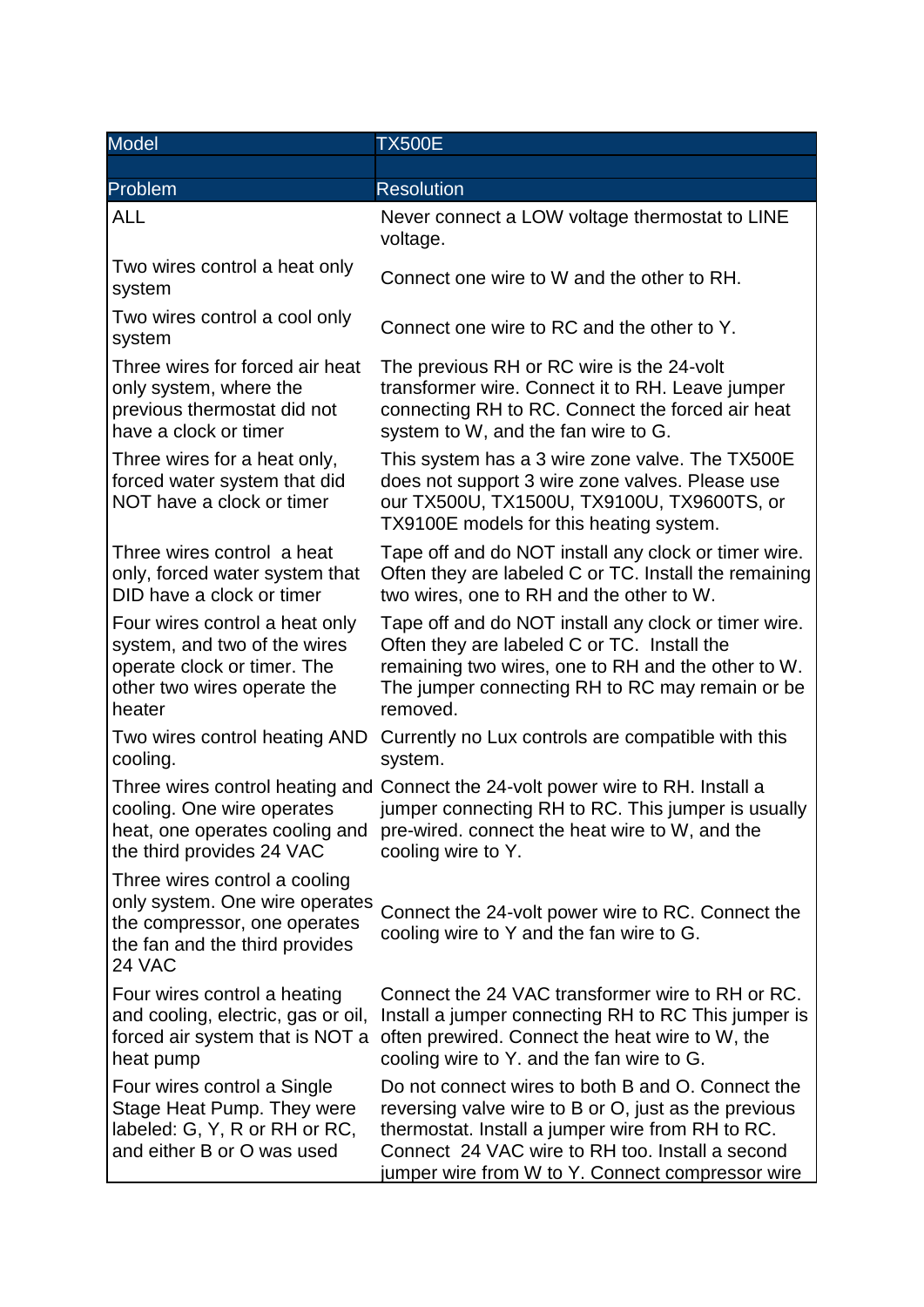|                                                          | to Y and the fan wire to G.                                                            |
|----------------------------------------------------------|----------------------------------------------------------------------------------------|
| More than 4 wires are<br>connected to the old thermostat | Contact our Technical Assistance Line.                                                 |
| For further assistance:                                  | Contact your HVAC service company or our<br>Technical Assistance Line if not resolved. |

## **Troubleshooting the Display**

- Problems that may be identified from the display of your programmable thermostat are listed here with suggested resolutions.
- For more detailed information please refer to the instructions that came with your thermostat.

| <b>Model</b>                                        | <b>TX500E</b>                                                                                                                                                                                                   |
|-----------------------------------------------------|-----------------------------------------------------------------------------------------------------------------------------------------------------------------------------------------------------------------|
|                                                     |                                                                                                                                                                                                                 |
| Problem                                             | <b>Resolution</b>                                                                                                                                                                                               |
| Display will not change                             | Peel protective plastic label from display.                                                                                                                                                                     |
|                                                     | Display blurred and unreadable Peel protective plastic label from display.                                                                                                                                      |
|                                                     | Press the small round inset RESET button behind<br>the door of your unit using a small Philips screw<br>driver. Reconfigure and reprogram as necessary.                                                         |
| No backlight on display                             | The TX500E does not come with a backlight.                                                                                                                                                                      |
| Blank or fading display                             | If the thermostat is battery powered only, replace<br>its batteries with fresh AA size Duracell® or<br>Energizer® alkaline batteries. Be sure that they are<br>installed with their polarity (+ and -) correct. |
|                                                     | Clean battery contacts with a pencil eraser and pry<br>out the spring contact slightly to insure a clean, firm<br>connection.                                                                                   |
|                                                     | Press the small round inset RESET button behind<br>the door of your unit using a small Philips screw<br>driver. Reconfigure and reprogram as necessary.                                                         |
| Thermostat is locked or cant<br>adjust display      | Press the NEXT button three times then press the<br>HOLD button once, this key sequence locks and<br>unlocks your thermostat.                                                                                   |
| Displays "LO BATT",<br>"REPLACE", or battery symbol | Replace thermostat batteries with fresh AA size<br>Duracell® or Energizer® alkaline batteries. Be sure<br>that they are installed with their polarity $(+)$ and $-)$<br>correct.                                |
|                                                     | Clean battery contacts with a pencil eraser and pry<br>out the spring contact slightly to insure a clean, firm<br>connection.                                                                                   |